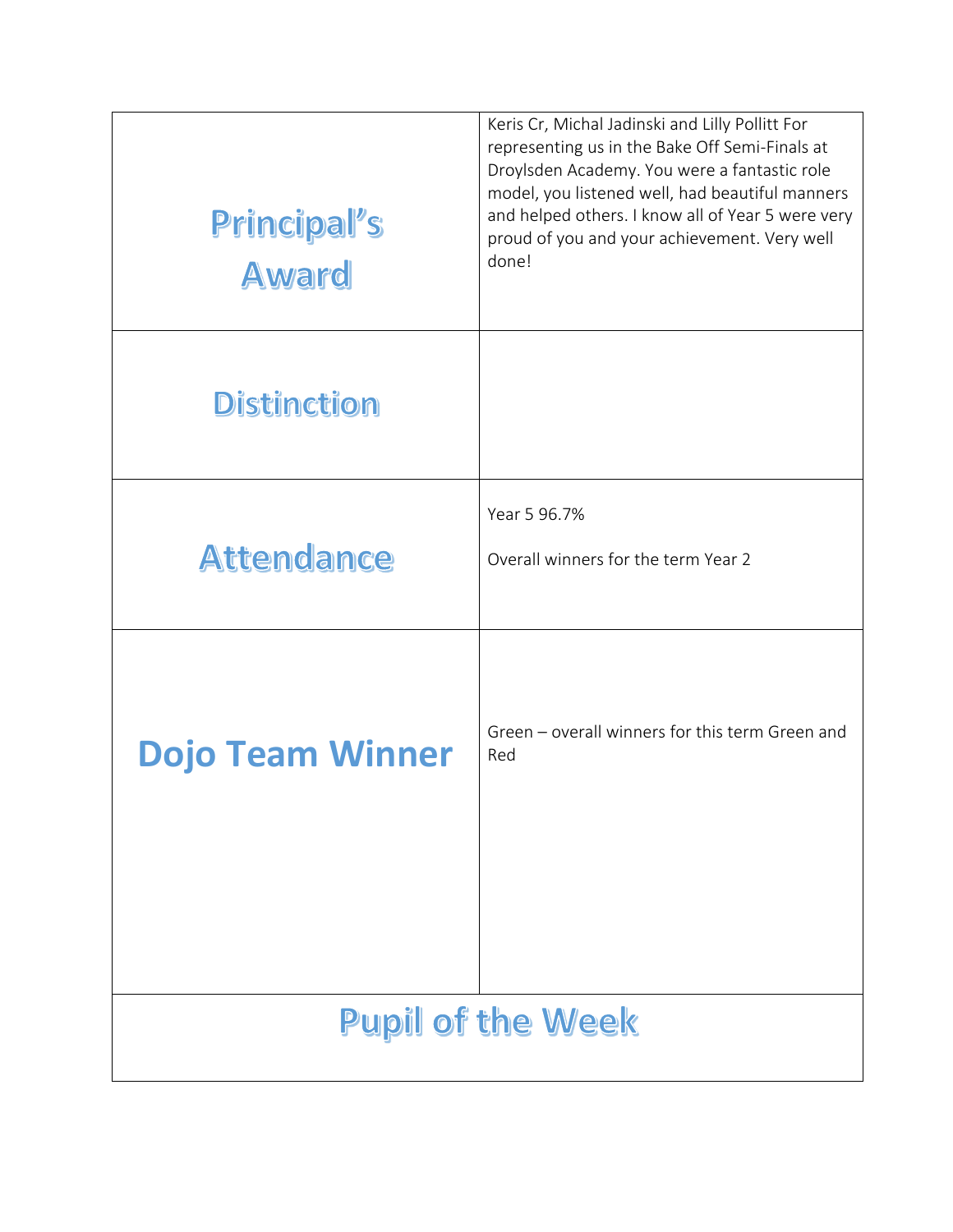| Nursery   | Bella-Rae K | We are so proud of Bella. She is trying really hard<br>with her name and has come on leaps and bounds.<br>Bella is a fantastic role model and is always ready to<br>learn. She is kind and enthusiastic. Well done Bella<br>and keep it up! |
|-----------|-------------|---------------------------------------------------------------------------------------------------------------------------------------------------------------------------------------------------------------------------------------------|
| <b>RM</b> | Elijah W    | Elijah has been a fantastic role model at Moorside<br>and will be missed when he goes to his new school.<br>He is always helpful, kind to others and interested in<br>his learning. We wish you all the best!                               |
| <b>RC</b> | Nate M      | Nate has been ambitious with his writing this week.<br>He has taken care to show his best handwriting<br>whilst also spelling some challenging words. Great<br>work Nate - keep it up!                                                      |
| 1F        | Lacey-Mae R | Lacey is a fabulous member of 1F. She is always<br>smiling and strives to be her best self. Lacey has<br>immersed herself in our science topic all about<br>plants. Keep shining Lacey!                                                     |
| 1B        | Darcy C     | Darcy has been working incredibly hard this week<br>with her learning. She has shown that she can make<br>really good choices, and we are very proud of her!<br>Keep sparkling Darcy.                                                       |
| 2T        | Shayla R    | Shayla has had an incredible week, she always has a<br>smile on her face and has been working extremely<br>hard in every lesson. She is a ray of sunshine in 2T,<br>keep up the brilliant work Shayla!                                      |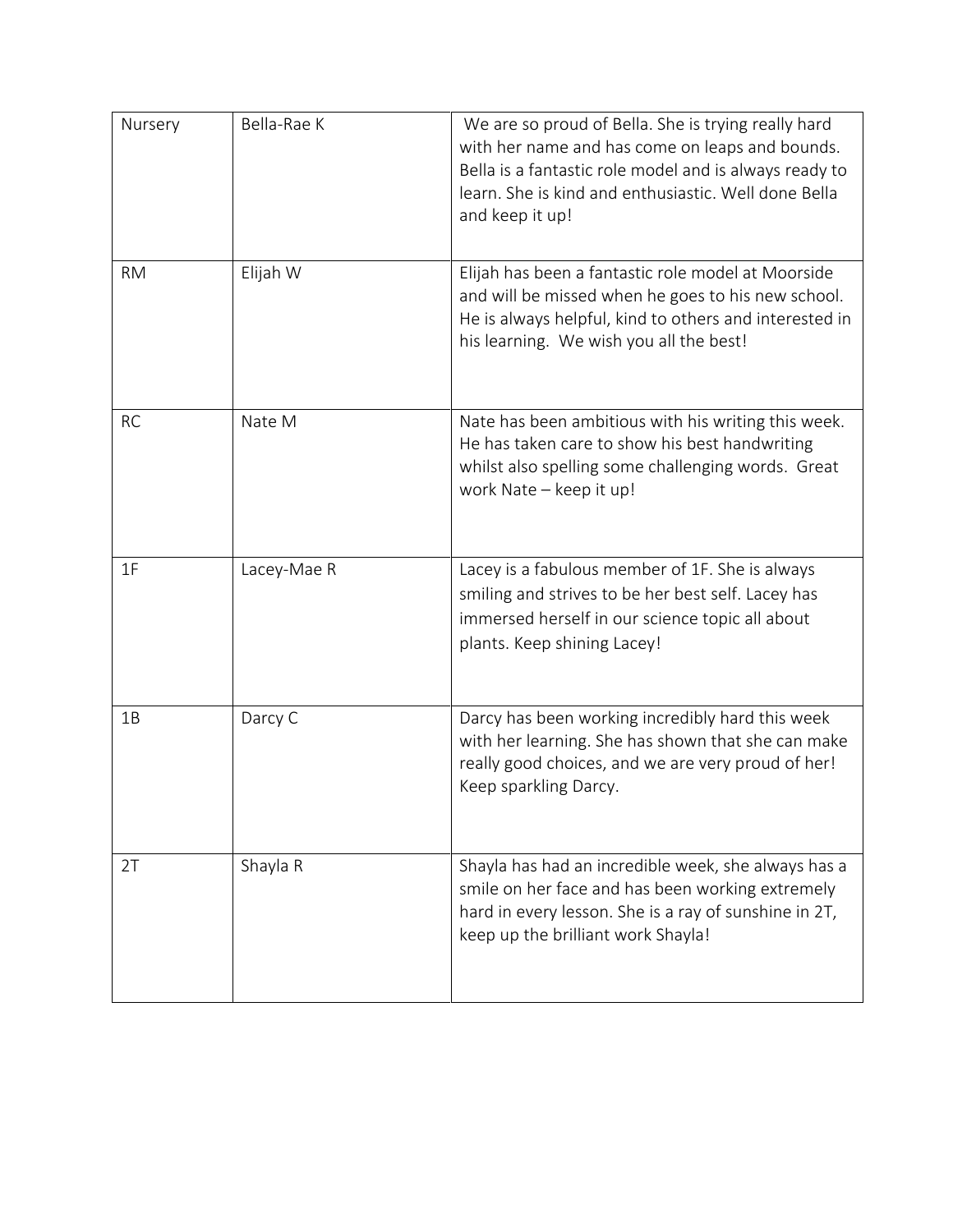| 2PR | Jessica B  | Jessica is a role model in class for her fantastic<br>behaviour! She always listens well on the carpet and<br>tries her best with all her work. She comes in every<br>day with a lovely smile on her face.                                                                |
|-----|------------|---------------------------------------------------------------------------------------------------------------------------------------------------------------------------------------------------------------------------------------------------------------------------|
| 3S  | Wayde R    | Wayde is a fantastic example of a Moorside pupil<br>and really shone on our school trip. He thought<br>carefully about what he had learnt and was able to<br>ask some good questions. We were all really<br>impressed!                                                    |
| 3F  | Isabelle B | Isabelle has been working hard on her Celtic<br>narrative in English this week. She has been striving<br>to improve her handwriting and use descriptive<br>language. Super work Isabelle!                                                                                 |
|     |            |                                                                                                                                                                                                                                                                           |
| 4R  | Zack H     | Zack works independently and is able to formulate<br>answers to tricky problems. He is a go-to fact file<br>and is always full of fascinating knowledge about<br>anything and everything! You're doing great, keep it<br>up, Zack!                                        |
| 4A  | Taylor B   | Taylor quietly impresses all of the year four staff<br>through his hard work and the effort that he puts<br>into everything that he does. Mr Coen also speaks<br>highly of Taylor's computing skills, a subject that<br>Taylor has a real passion for. Well done, Taylor! |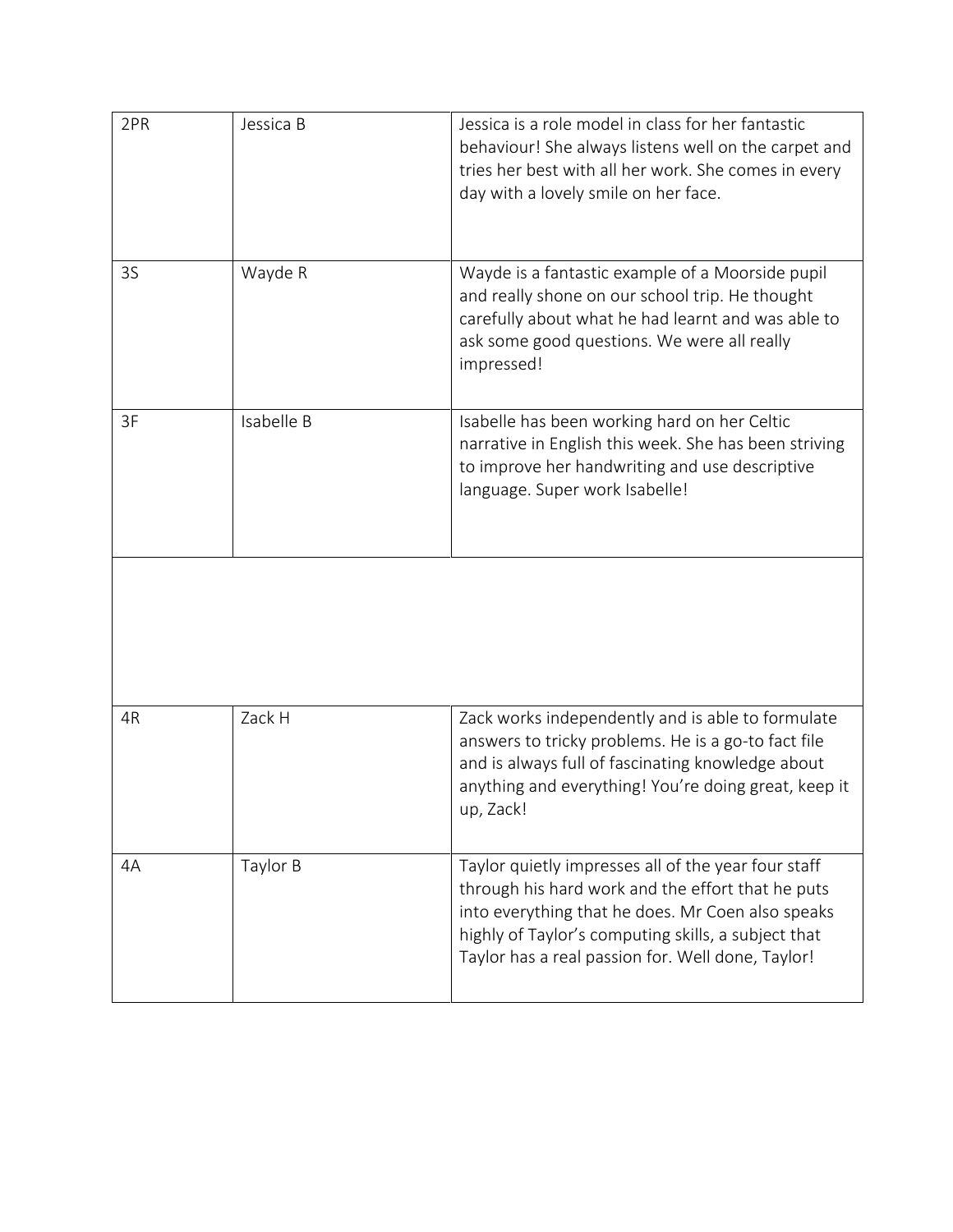Reader of the week:

| 5T | Logan McG | Logan has had a very good week this week. He has<br>been focused in class and has added some very<br>thoughtful points to our discussions. Well done<br>Logan, keep it up!                                                                                                                                  |
|----|-----------|-------------------------------------------------------------------------------------------------------------------------------------------------------------------------------------------------------------------------------------------------------------------------------------------------------------|
| 5C | Nya McK   | Nya McKay for having a positive attitude towards<br>her maths work this week. Nya has actively asked<br>for help in her own time this week to ensure that<br>she makes the progress that she is capable of. This<br>has been wonderful to see and shows a real<br>determination to do well! Keep it up Nya. |
|    |           |                                                                                                                                                                                                                                                                                                             |

| 6C   | Imaan R  | Imaan has shown real dedication and commitment<br>this week and is fasting during Ramadan. This hasn't<br>prevented her from working hard and being her<br>usual lovely self even though it must be tricky! She is<br>my pupil of the week for being such an inspiration.                                                       |
|------|----------|---------------------------------------------------------------------------------------------------------------------------------------------------------------------------------------------------------------------------------------------------------------------------------------------------------------------------------|
| 6I/P | Sophie W | Sophie is a kind and conscientious member of Year 6<br>who has really knuckled down since Christmas. We<br>have been particularly impressed with her level of<br>focus and determination to succeed. Sophie is a<br>pleasure to have in class and we are really proud of<br>the progress she is making. Well done - keep it up! |